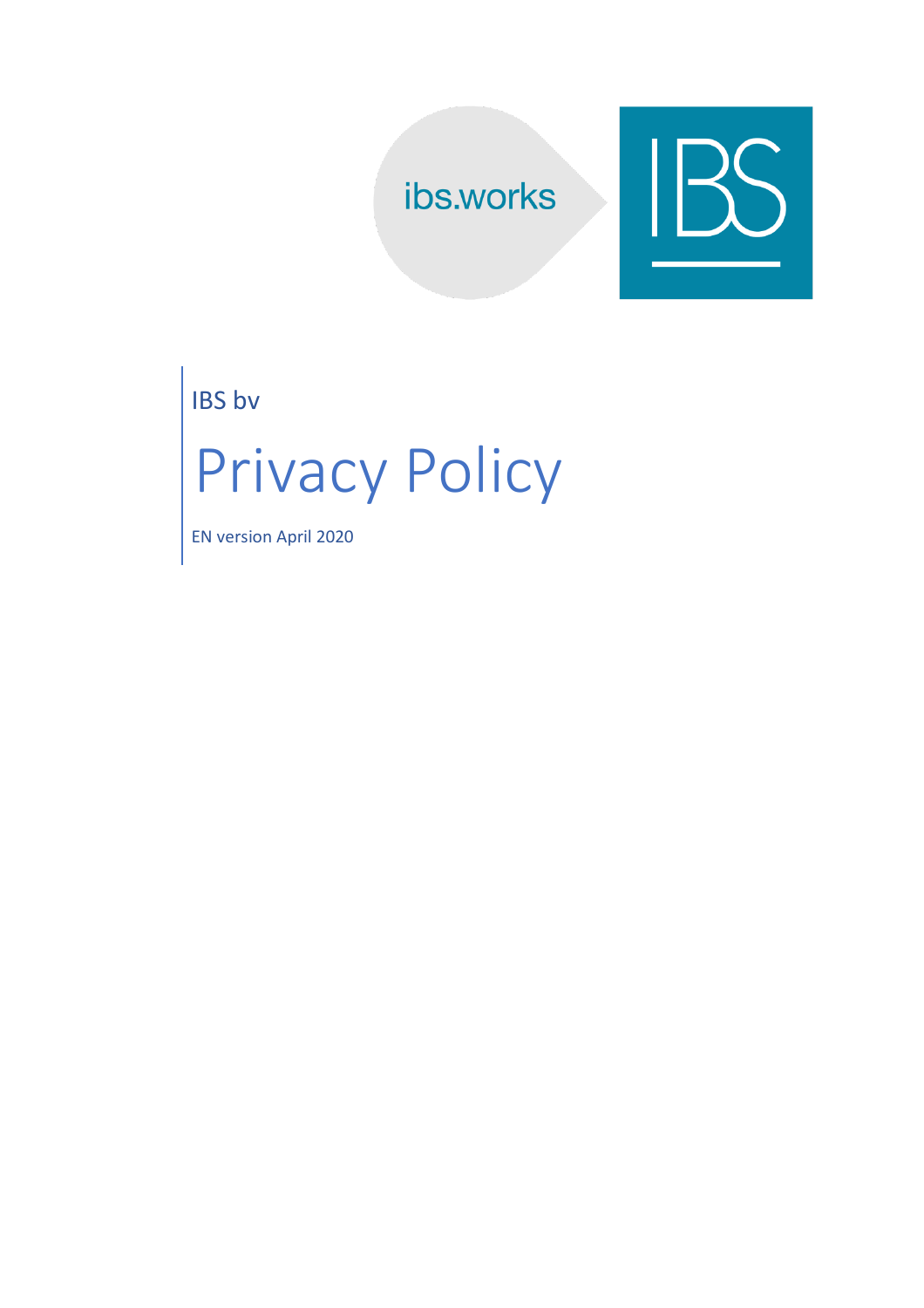

### PRIVACY POLICY

This is the Privacy Policy of IBS B.V. (hereinafter referred to as "IBS", "WE", "US" or "OUR"), a company with the address Papendorpseweg 100, in Utrecht. This Privacy Policy explains how we collect, use, share and protect data relating to our services. We collect this information when you use our services and when you provide us with personal data. We process personal data in a manner that is compliant with the General Data Protection Regulation (the "GDPR"), the implementing legislation based on the GDPR and other privacy legislation currently in force.

Our Privacy Policy applies to everyone who uses our services or provides us with personal data. By using our services, you understand and agree to the collection and use of data according to this privacy policy.

#### 1. Which data do we collect?

- We collect personal data that you provide us with. For example, the following data:
	- o Name and address data
	- o Personal data necessary for the proper functioning of (salary) administrative systems
	- o Data relating to knowledge, education, competencies, skills
	- o Data relating to work experience and employment history
	- $\circ$  Other relevant data which are important in connection with seconding or matching a candidate to a suitable position or vacancy
- We collect data that is collected through our websites and/or provided to us.

#### 2. Purposes of data processing

By using our services, you provide us with certain data, IBS collects and processes these data to make our services accessible. The personal data will not be provided to third parties unless IBS is obliged to do so by law or regulation. By providing your data in connection with the (possible) completion of orders with third parties, the data will be provided accordingly. By providing the data, you consent to this.

#### 3. How is this data shared?

We will not rent or sell your (personal) data to third parties, unless you give us permission to do so or in order to comply with a legal obligation.

#### 4. Legal request and prevention of damage

In response to a legal request (such as a search warrant, court order or subpoena), we have the right to access your data and store and/or share it. We also have the right to store and/or share your data when we believe it is necessary to detect, prevent and raise concerns about fraud or other illegal activities and to protect ourselves, you and others. Information we receive about you may be accessed, edited and